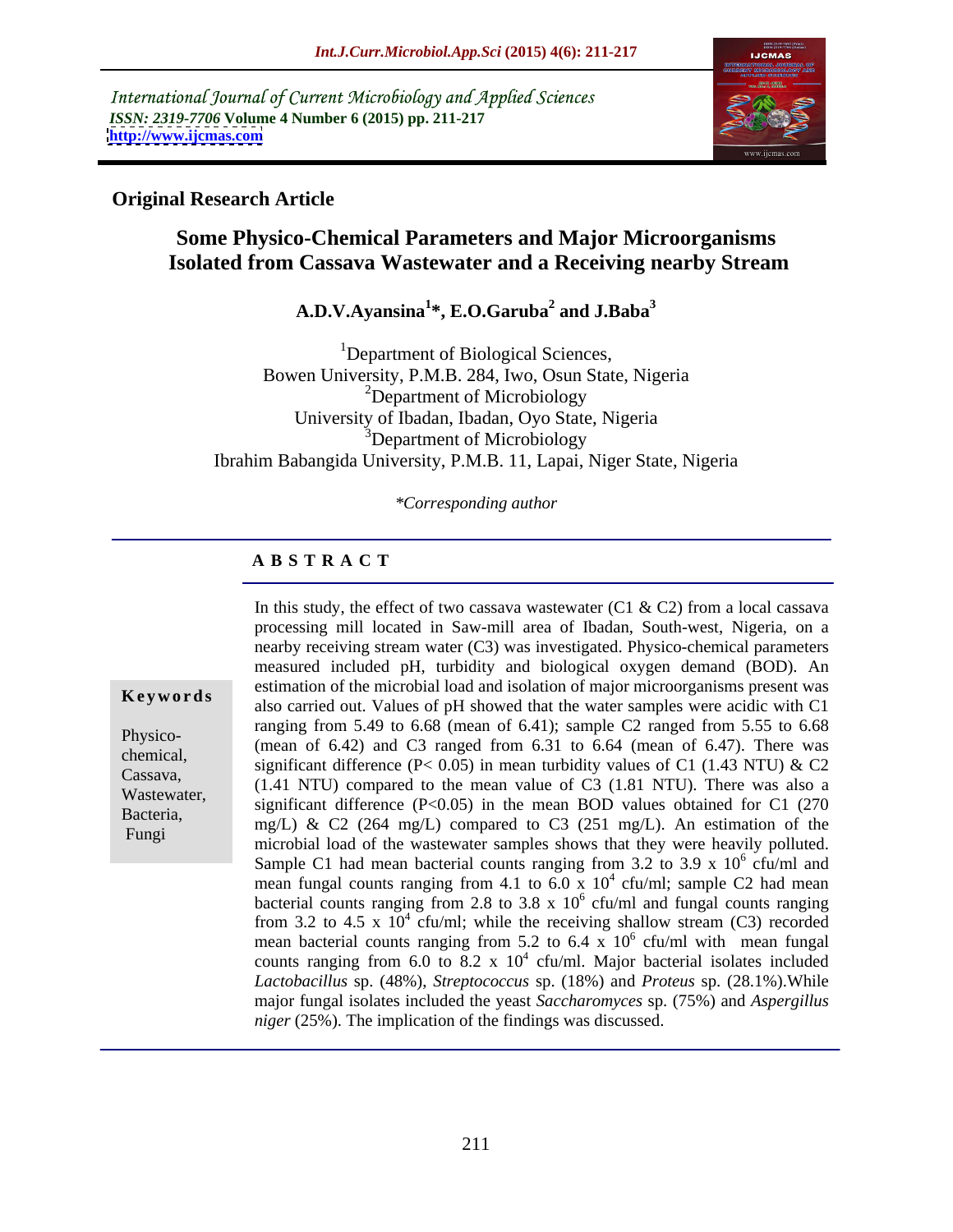originates from household wastes, human and animal wastes, industrial wastewaters, storm run-off and groundwater infiltration. It be toxic and can pose serious threat to the is largely the water supply of a community after it has been fouled by various uses. waters (Kaewkannet<br>Basically it is used water from a bodies receiving Basically, it is used water from a bodies receiving untreated cassava community. It is 99.94% water by weight with the remaining 0.06% consisting of dissolved materials or suspended (Ubalua, (Arimoro *et al.,* 2008). In this study we 1998). The chemical and biological nature analysed some major physics of wastewater includes physical chemical parameters and isolated of wastewater includes physical, chemical parameters and isolated major<br>and biological characteristics which depend microorganisms present in cassava and biological characteristics which depend<br>on water usage in the community the wastewater. on water usage in the community, the industrial and commercial contributions weather and infiltration/inflow. An **Materials and Methods** understanding of the physical, chemical and biological characteristics of wastewater is **Sampling** very important in the design, operation and<br>management of collection treatment and<br>Cassava wastewater was collected from a management of collection, treatment and

A typical example of waste water is the cassava wastewater that is obtained during the processing of cassava into various products. It is composed mainly of lactic acid bacteria with pre-dominance of the genera *lactobacillus* (especially *L*. 100m away from the source) and C3 (which *plantarum, L*. *fermentation, by* was collected from a receiving shallow *Streptococcus, Enterococcus, Leuconostoc, Pediococcus* and *Lactococcus* spp) as reported by Molon *et al.,* 1998 and Lacerda *et al.,* 2005. Additionally, yeasts such *Galactonyces geothricum*, *Candida ethanolica* and species of *Saccharomyces* have also been reported (Avancini *et al.,* 2007). Oyewole (2001) had reported that pH yeasts (especially *Saccharomyces* sp.) seems to have an important roles in the survival and activity of lactic acid bacteria during fermentation process, as they are involved in the cassava starch hydrolysis into simple sugars, which are ultimately converted into organic acids by the lactic acid bacteria.

**Introduction** Cassava mill wastewater has a high organic Wastewater, also known as sewage, economic product of traditional and rural and cyanide contents and is an important low technology agro-industry in many parts of the world. However, wastewaters could environment and aquatic life in the receiving waters (Kaewkannetra *et al.*, 2009). Water bodies receiving untreated cassava wastewater have been reported to be highly acidic sometimes with pH as low as 2.6 analysed some major physico-chemical parameters and isolated major microorganisms present in cassava wastewater.

### **Materials and Methods**

### **Sampling**

disposal of wastewater. cassava processing local factory in Saw-mill Cassava wastewater was collected from a area of Ibadan, Oyo State, Nigeria and taken to the laboratory for analysis. Two separate samples were collected three times on a forth night basis. The samples were labeled as C1 (which was collected near the source- 15m away) and C2 (which was collected stream located within the premises of the processing mill). Wastewater samples were placed in ice-pack and analysed within 24 hours after collection.

### **Physico-chemical parameters**

### **pH**

The pH of the wastewater samples was determined using the Jenway pH meter (model 3150). The meter was first deepened into sterile de-ionised water, so as to read a neutral pH of about 7.0. Thereafter, it was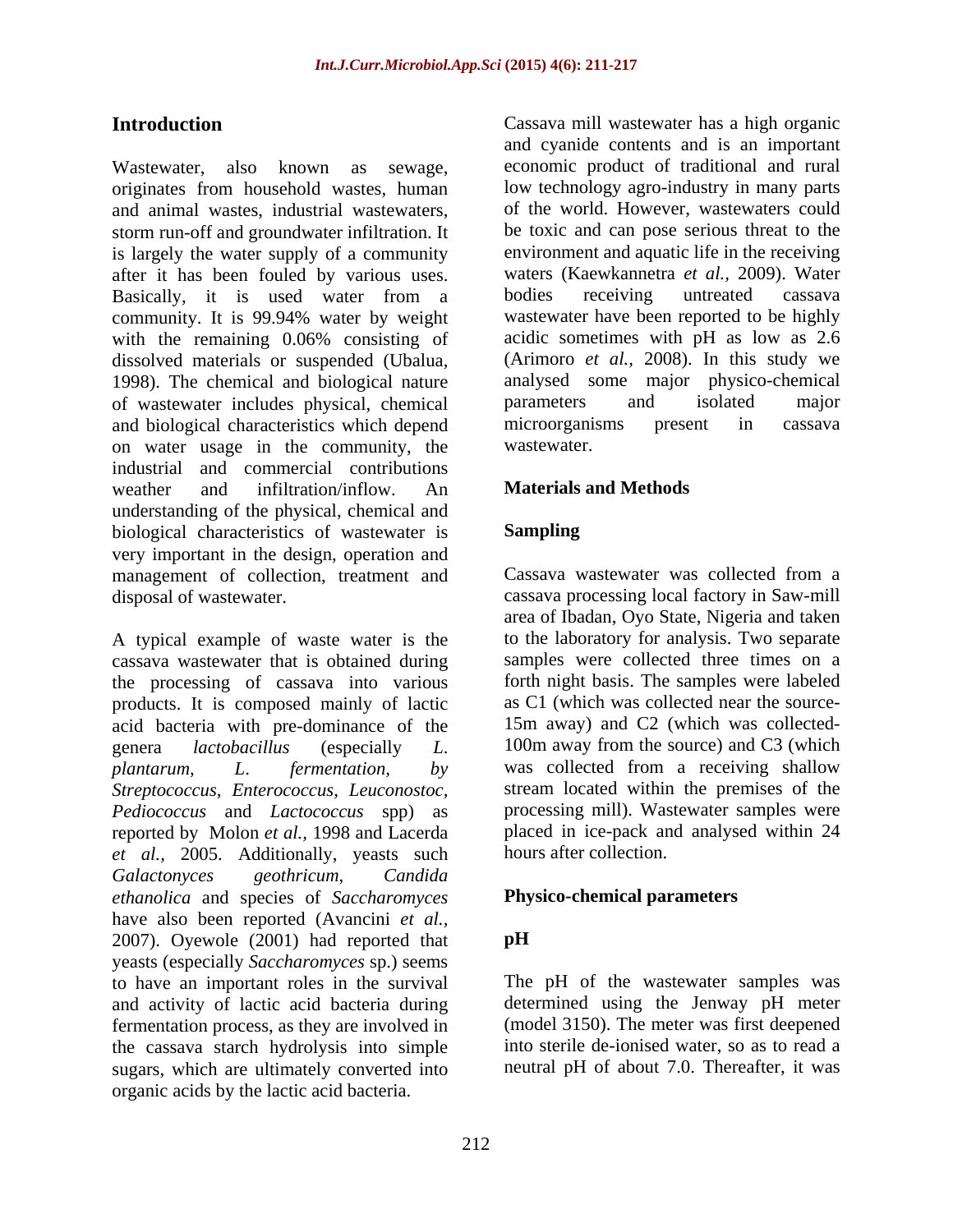deepened into the wastewater samples and

Turbidity of the wastewater was determined using a colorimeter (Jenway model 6501). A morphological, physiological and cuvette containing de-ionised water as control and is first inserted into the machine. This was done to first standardize the For fungal isolates, potato dextrose agar machine to zero value. Another cuvette (PDA) was used as the growth medium. containing the wastewater sample was inserted into the colorimeter. It was closed isolates were identified by morphological and the reading was taken using the and microscopic observations compared instrument's scale caked absorbance at a wavelength at 540nm.

## **Biochemical oxygen demand (BOD)**

This was done using a special BOD bottles Duncan's multiple range test of significance with air-tight stoppers. The was tewater was  $at P < 0.05$ . initially aerated to provide a relatively high level of dissolved oxygen. The wastewater samples were each diluted to a total of 157ml at the dilution inside the BOD bottles. Four drops of 40% KOH was put in the air-measured is presented Table 1. Sample C1 tight stoppers to aid absorption of oxygen from the sample. The bottles were then placed on the BOD machine and closed. The bottles were incubated in the dark for 5 While sample C3 had pH values ranging days. The amount of oxygen required by microbes was determined by measuring the

Wastewater samples were first diluted serially by first pipetting 1.0ml of cassava<br>wastewater into sterile 9ml de-ionised water wastewater into sterile 9ml de-ionised water There was a significant difference between in a test tube to give  $10^{-1}$  dilution. From the the mean turbidity values of samples C I and  $10^{-1}$  dilution 1.0ml was transferred into a C2 compared to C3 (P < 0.05). Biological fresh 9.0ml sterile de-ionised water to give oxygen demand (BOD) values for sample  $10^{-2}$ . This was continued until  $10^{-6}$  dilution<br>was reached. One milliliter from each was reached. One milliliter from each (mean of 270 mg/L); 255-270mg/L (mean of dilution was transferred a sterile Petri dish 264 mg/L) for sample C2; while sample C3 and 20ml sterile nutrient agar was added; ranged between 245-260mg/L (mean of 251 swirled gentle and allowed to cool,

read-off appropriately. Discrete colonies were counted and **Turbidity Turbidity Example 2018 until repeated until pure cultures were** incubation was done at 37 °C for 24hrs. transferred onto fresh Nutrient agar plates obtained. Identification of the bacterial isolates was done using various morphological, physiological and biochemical characteristics.

> Incubation was done at  $25^{\circ}$ C. Fungal  ${}^{0}C.$  Fungal with Barnett and Barry (2010).

## **Statistical analysis**

Data generated were analysed by the at  $P < 0.05$ .

### **Results and Discussion**

rise of the mercury in the machine.  $pH$  values of the samples  $(P < 0.05)$ . **Microbial counts and isolation** between 1.30 and 1.55 NTU (mean of 1.43 This was continued until  $10^{-6}$  dilution C1 ranged between 260 and 280 mg/L Values of physico-chemical parameters had pH values ranging 5.49 to 6.85 with a mean value of 6.41 that of sample C2 ranges from 5.55 to 6.88 with a mean value of 6.42. from 6.31 to 6.64 with a mean of 6.47. There was no significant difference in the Turbidometry values for the samples ranged NTU) for sample C1; 1.35 and 1.53 (mean of 1.41) for sample C2 and 1.10 and 1.25 NTU (mean of 1.18 NTU) for sample C3. mg/L). There was also a significant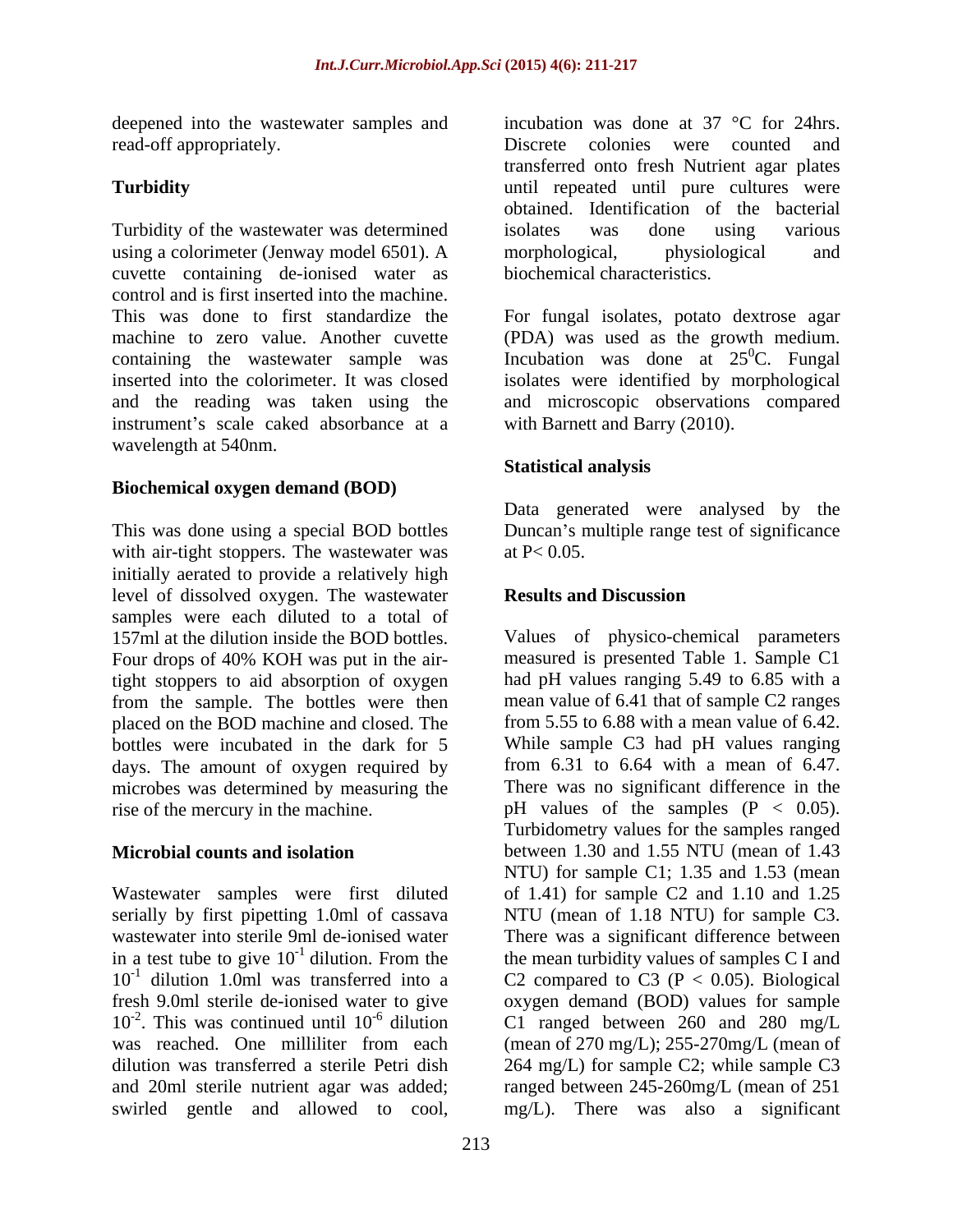wastewater samples in presented in figures 1 2.5 and 4.1  $X10^6$  cfu/ml. A similar pattern between 5.9 and 8.7  $X10<sup>4</sup>$  cfu/ml. Sample between 3.9and  $6.4 \times 10^4$  cfu/ml; while<br>sample C2 recorded mean fungal account ranging between 3.1 and 4.8  $x10^4$  cfu/ml.

Table 2 shows the major microbial isolations (28.1%). Major fungal isolates were

Cassava wastewater is an industrial residue and C2 must have resulted into higher obtained during the processing of cassava microbial observed in the receiving nearby into various fermented products such as *gari, fufu*, *lafun* etc. The result of the reported by Kaewkanetral *et al.* (2009) and organic acid production. The acidity of the

The wastewater samples tended to be heavily contaminated as revealed by the

difference between samples C1and C2 high values of BOD which ranged between compared to C3 ( $P < 0.05$ ).  $245-280$  mg/L. The high BOD values is An estimation of the microbial load of the (2007) who showed that cassava wastewater and 2. Sample C3 recorded the highest However, mean BOD values for raw cassava bacterial counts ranging from 4.8 and 6.9 X wastewater was higher (C1=270mg/l and C2 10 cfu/ml. and sample C2 ranging between 260mg/l) while BOD mean value for the <sup>6</sup> cfu/ml. A similar pattern shallow stream water was significantly was observed for fungal load. Sample C3 lower (251mg/L at P<0.05). Also, from the recorded the highest fungal counts ranging high turbidomety values obtained (ranged 4 cfu/ml. Sample from 1.10 to 1.55 NTU) it can be deduced C1 recorded mean fungal counts ranging that cassava wastewater is highly turbid and <sup>4</sup> cfu/ml; while polluted. However, mean turbidometry sample C2 recorded mean fungal account values of C1 and C2 tend to be significantly cfu/ml. different from C3. similar to that reported by Avancini *et al.* is an effluent with high BOD values.

from the cassava wastewater samples. A samples shows that they are heavily polluted total of 89 bacteria were isolated and this (figures 1 & 2). Mean bacterial counts for comprises 43 *Lactobacillus* sp. (48%), 16 C1 ranged from 3.2 to 3.9 x 10<sup>6</sup> cfu/mL; C2 *Streptococcus* sp. (18%) and *Proteus* sp. range for 2.8 to 3.8 x 10<sup>6</sup> cfu/mL while C3 *Aspergillus niger* (25%) and *Saccharomyces*  (5.2-6.4 x 10 6 sp. (75%). was observed for fungal counts. It can be An estimation of the microbial load water  $6 \text{ of } r/m$   $\cdot$   $C2$ cfu/mL; C2  $^6$  of  $\mu$   $\mu$   $\mu$   $\mu$   $\alpha$   $\beta$ cfu/mL while C3 rents recorded the highest bacterial counts cfu/mL). A similar pattern deduced from this that waste water from C1 shallow water (C3).

measure of acidity or alkalinity of the Three major bacterial genera were isolated cassava wastewater indicates the samples and these are *Lactobacillus* species (48%), tended to be acidic. Similar result has been *Streptococcus* species (18%) and *Proteus* that this probably arises from the *Lactobacillus* sp. in the water samples is in acidification processes of starch due to agreement with the report of Lacerda *et al.* wastewater samples may be as a result of fermentation wastewater composed mainly high populations of lactic acid bacteria that of lactic acid bacteria with the predominance convert simple sugar into organic acids of the genera *Lactobacillus.* Also, the which included basically lactic acids but presence of *Lactobacillus* sp. and *Proteus* small amounts of butyric, acetic and species corresponds with the reports of propionic acids (Okafor and Opuene, 2007). Westby and Twiddy (1992) which showed species (28.1%). Higher occurrence of (2005) which showed that cassava starch the ability of these microorganisms to hydrolyse linamarin present in a cassava wastewater.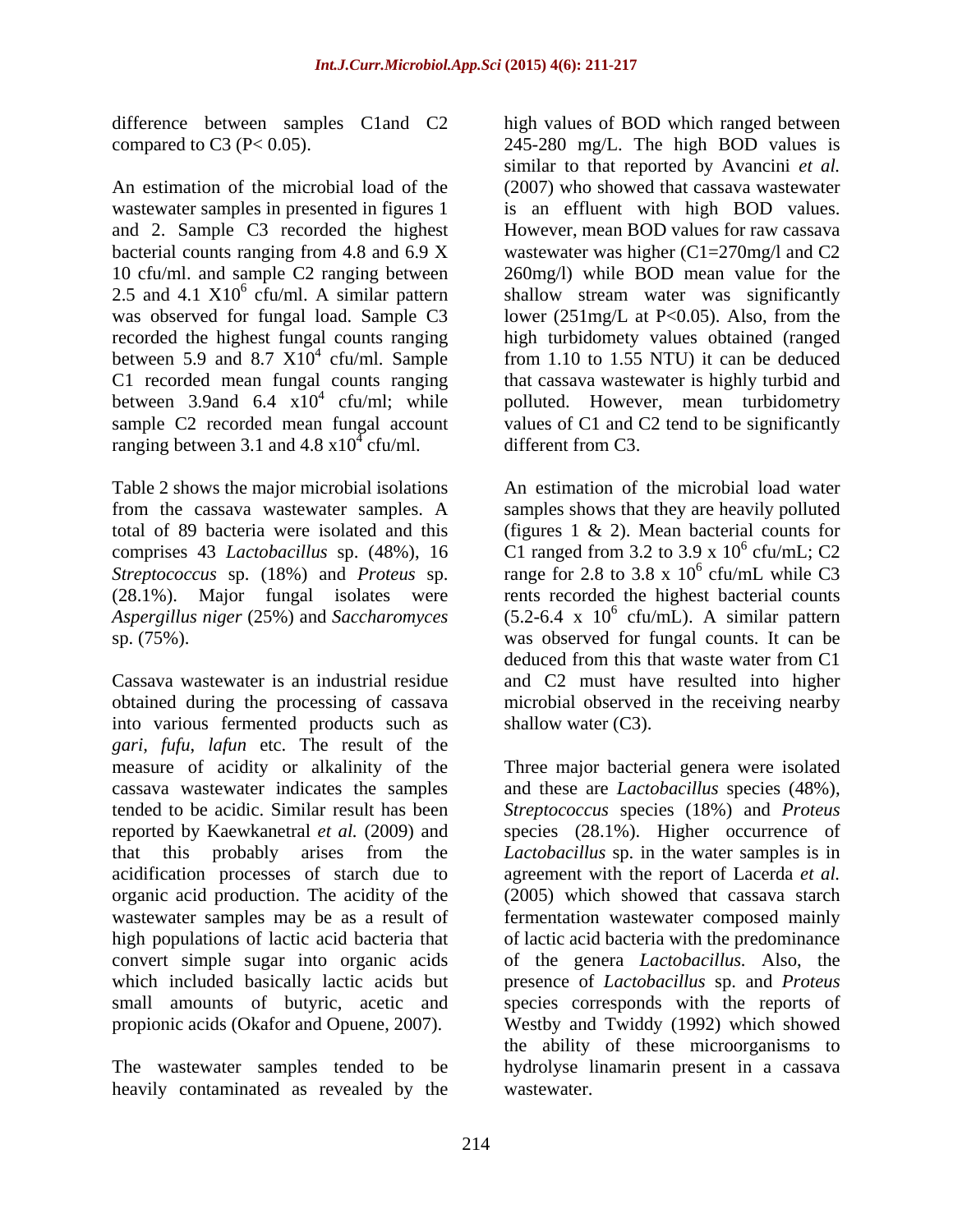| Sample Code    | Sampling | pH             | Turibidity | BOD (mg/L     |
|----------------|----------|----------------|------------|---------------|
|                | regime   |                | (NTU)      |               |
| C1             |          | 5.49           | 1.54       | 280           |
|                |          | 6.83           | 1.30       | 260           |
|                |          | 6.85           | 1.33       | 265           |
|                |          | 6.45           | 1.55       | 275           |
|                | Mean     | $6.41^{\circ}$ | $4.43^{b}$ | $270^t$       |
| C2             |          | 5.55           | 1.53       | 270           |
|                |          | 6.51           | 1.35       | 255           |
|                |          | 6.88           | 1.37       | 269           |
|                |          | 6.73           | 1.40       | 265           |
|                | Mean     | $6.42^{\circ}$ | 1.41       | 264           |
| C <sub>3</sub> |          | 6.51           | 1.25       | 260           |
|                |          | 6.42           | 1.15       | 255           |
|                |          | 6.31           | 1.10       | 245           |
|                |          | 6.64           | 1.23       | 245           |
|                | Mean     | $6.47^{\circ}$ | $1.18^{a}$ | $251^{\circ}$ |

**Table.1** Some physico-chemical values measured from cassava wastewater samples

note: means with the same alphabets are not significantly different  $(P < 0.05)$ - within the same column

| <b>Table.2</b> Microbial isolations and frequency of isolation from cassava wastewater |  |
|----------------------------------------------------------------------------------------|--|
|                                                                                        |  |

| Isolate           | No: of Isolates | Frequency of Isolation |
|-------------------|-----------------|------------------------|
| <b>Bacterial</b>  |                 |                        |
| Lactobacillus sp  |                 |                        |
| Streptococcus sp  |                 |                        |
| <i>Proteus</i> sp |                 |                        |
| Unidentified      |                 |                        |
| Total             |                 |                        |
| <b>Fungal</b>     |                 |                        |
| A. niger          |                 |                        |
| Saccharomyces sp  |                 |                        |
| Total             |                 | 100%                   |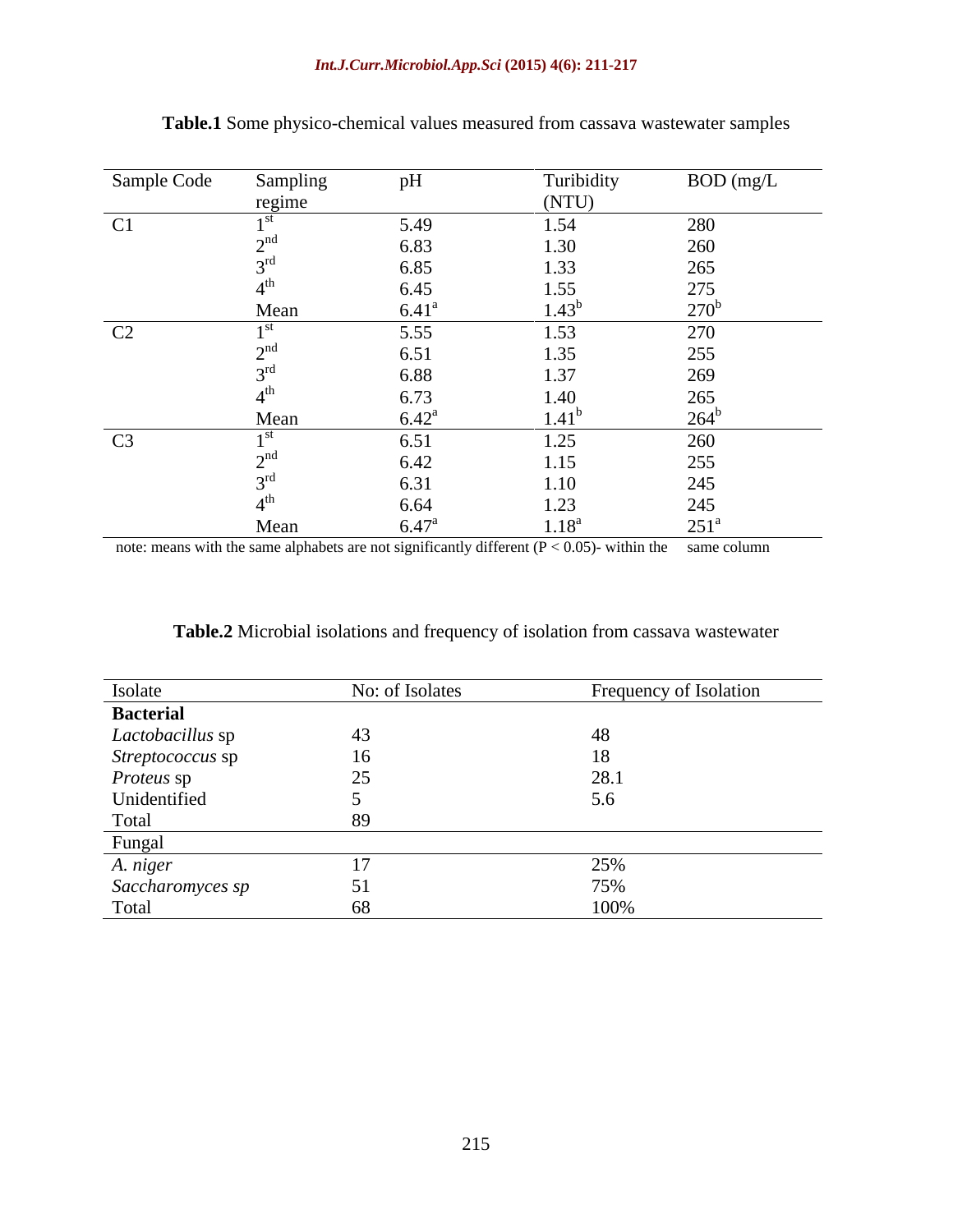



**Figure.2** Comparison of mean fungal counts of cassava wastewater (C1 and C2) and receiving stream (C3)